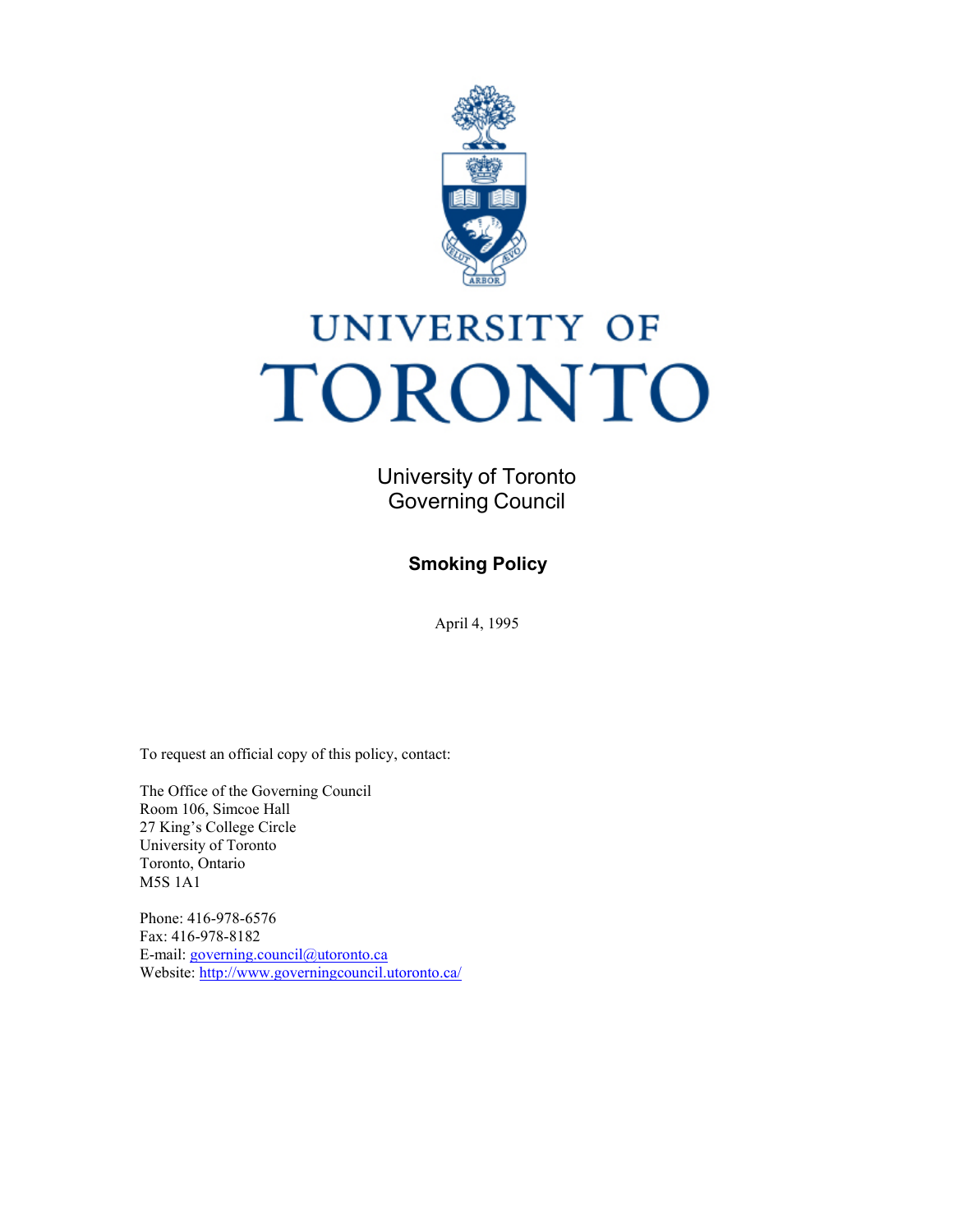## Smoking Policy

There is a solid body of medical evidence which indicates that exposure to secondhand tobacco smoke is hazardous to health and can cause disease, including lung cancer, in healthy non-smokers. The University is committed to providing a safe and healthful environment for its staff and students, and will endeavour to control involuntary exposures to the harmful substances produced by tobacco smoking. The rationale for controlling secondhand smoke is attached as an Appendix.

Provincial legislation and municipal by-laws have been enacted to regulate smoking in the workplace and in post-secondary educational institutions. The University must comply with the law. In addition, as an educational institution, the University should not endorse or condone practices which harm health, and should provide leadership to the community by endeavouring to eliminate a controllable health hazard from its buildings.

It is the policy of the University of Toronto that smoking is prohibited in all University buildings with the exception of Designated Smoking Areas as hereinafter described. In furtherance of that policy, no employee or student will be required to perform any activities or meet any obligations in a Designated Smoking Area (except for repairs and servicing of the space). Moreover, cigarettes, tobacco, and other tobacco products will not be sold on premises occupied by the University of Toronto.

## A. Designated Smoking Areas

- 1. Smoking areas may be designated only in the following areas:
	- (1) a residence, or
	- (2) a regular campus pub.
- 2. Cafeterias cannot be or contain Designated Smoking Areas.
- 3. Private offices cannot be or contain Designated Smoking Areas.
- 4. Regular campus pubs may permit smoking provided that smoke does not intrude into other areas of the building, and that the smoking area is clearly designated by signs.
- 5. A list of Designated Smoking Areas with any associated restrictions will be maintained and approved by the Vice-President, Administration and Human Resources.
- 6. First Nations House is designated as a location where tobacco may be smoked for traditional aboriginal cultural or spiritual purposes.

#### B. Enforcement

This policy applies to all users of the University of Toronto including employees, students and visitors. All supervisors are responsible for the enforcement of this policy in the same manner as other University policies and rules. For regular campus pubs, the pub managers are responsible for enforcement of this policy. The University of Toronto Police will, if necessary, enforce the no smoking provisions under the appropriate legislation and by-laws.

## C. Residences

University residences will establish their own smoking policies, which should be based on the following criteria:

- 1. smoking in common areas should be restricted to clearly identified smoking areas;
- 2. residents in single rooms (and their guests) may smoke in the room, provided the door is closed; and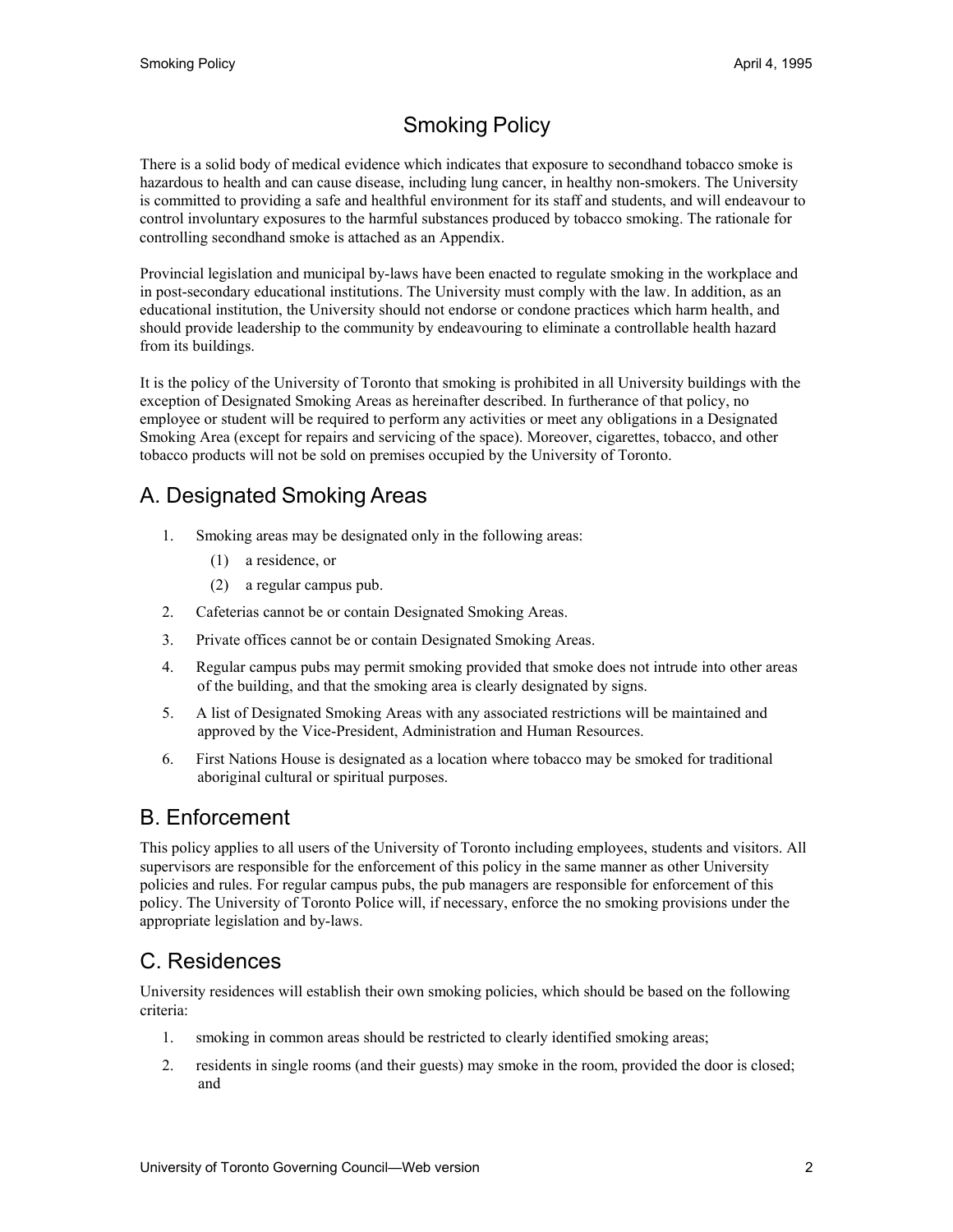- 3. residents in double or multiple rooms (and their guests) may not smoke in the room unless the other resident or residents agree;
- 4. smoking policies in residences must comply with any relevant municipal, regulatory or legislative requirements.

## D. Public Events

Organizers and attendees at public events using University facilities, such as conferences, meetings, public lectures, social events and cultural events, will be required to abide by the University Smoking Policy. Organizers of such events are responsible for communicating this policy to attendees and for enforcing the policy.

# E. Signs

The Facilities and Services Department will, in accordance with municipal, regulatory and legislative requirements and with this Policy, place appropriate signs at the entrances to all University buildings. Pub managers will post and maintain signs identifying the smoking areas.

## G. Education

Research indicates that between fifteen and thirty percent of smokers are still unaware of or do not accept important health risks of smoking. The University, through the Student Health Services and the Occupational Health Service, will undertake education efforts to inform members of its community as to the serious health effects of direct and secondhand smoke.

## H. Smoking Cessation Programmes

To assist staff members and students who wish to stop smoking, the University will provide smoking cessation workshops on campus if there is sufficient demand. Courses will be co-ordinated by the Student Health Services for students, and the Occupational Health Service for employees.

## I. Legislative Basis

Ontario Tobacco Control Act, 1994;

Ontario Regulation 613/94.

Ontario Smoking in the Workplace Act, 1989.

City of Toronto, By-Law 643-91, Respecting smoking in the workplace

City of Toronto, By-Laws 406-79, 501-92, Respecting smoking in public places and the designation of non-smoking areas in restaurants.

Revision 1, March 1995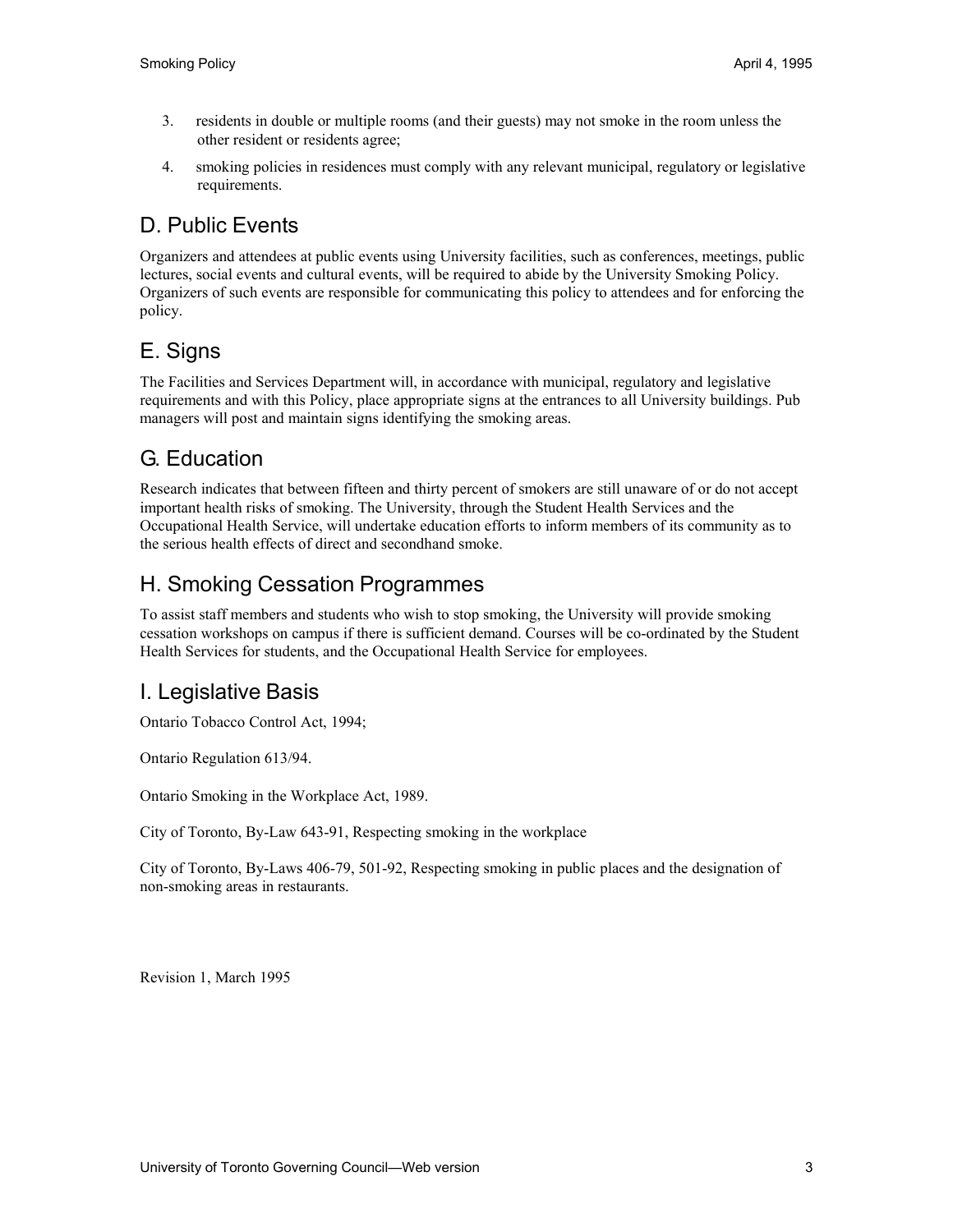## APPENDIX

#### Rationale for Controlling Secondhand Tobacco Smoke

Passive or involuntary smoking are terms often used to describe the inhalation of tobacco combustion products by non-smokers who share the same air space or ventilation system with active smokers. Three categories of tobacco smoke have been distinguished: (1) mainstream, inhaled directly by the smoker; (2) sidestream, given off by the burning tip of a cigarette, pipe or cigar; and (3) smoke exhaled by the smoker.

Inhalation of tobacco smoke during active smoking is the largest single preventable cause of premature death and disability in Canada. Health and Welfare Canada estimates that over 30,000 Canadians die annually from preventable, tobacco-related diseases; about 12,000 from lung cancer, 6,000 of emphysema, and 14,000 of coronary heart disease. The U.S. Surgeon General, in his 1985 report, concludes that, for the majority of American workers who smoke, cigarette smoking represents a greater cause of death and disability than their workplace environment. The health risks of involuntary or passive smoking are smaller than the risks of active smoking but are qualitatively the same. The 1986 report of the U.S. Surgeon General concludes unequivocally that involuntary smoking is a cause of disease, including lung cancer, in healthy non-smokers.

This conclusion is based on a growing body of reputable experimental and epidemiologic evidence. In the United States it has been estimated that there are about 5,000 lung cancer deaths per year in non-smokers due to exposure to ambient tobacco smoke. The Canadian Laboratory Centre for Disease Control estimates that up to 330 non-smoking Canadians may die yearly from lung cancer caused by regular exposure to the secondhand tobacco smoke of others. In addition to the long-term effects of exposure to secondhand smoke there are the common acute effects of irritation of the eyes and respiratory mucous membranes.

#### Constituents of Second-Hand Smoke

Sidestream smoke, because it results from a lower combustion temperature than mainstream smoke, is far more hazardous. It contains twice as much nicotine, three times more tar, and 50 times higher carbon monoxide levels. It also contains large numbers of toxic and carcinogenic chemicals. Among these, are benzo(a)pyrene, N-nitrosamines, 2-naphthylamine, and 4-aminobiphenyl which are powerful carcinogens for which the acceptable exposure limit set by the American Conference of Governmental Industrial Hygienists is zero. The regulations of the Ontario Ministry of Labour state that all exposures to these chemicals should be avoided. Tobacco smoke also contains relatively high amounts of other carcinogens such as benzene, cadmium, nickel, and radioactive polonium-210. Any of these chemicals, if found in an industrial or laboratory environment, would be subject to strict regulatory control.

It has been shown that the constituents of second-hand tobacco smoke are present in the bodies of nonsmokers. The level of cotinine (a metabolic breakdown product of nicotine) in urine and blood is accepted by most experts as a reliable indicator of smoke exposure. Cotinine levels in non-smokers in a typical worksite where about one-third of the workers smoked were similar to those of light smokers. A Japanese study showed elevated levels of cotinine among non-smokers living in homes where someone regularly smoked a pack or more cigarettes per day. A U.S. study has concluded that a nonsmoker who shares a medium-sized office with two other people, one of whom smokes, inhales the equivalent of five low-tar cigarettes per day.

#### Epidemiologic Evidence

At least six epidemiologic studies conducted around the world show a statistically significant correlation between lung cancer and involuntary exposure to tobacco smoke. A number of the studies have shown a dose-response relationship between the level of environmental tobacco smoke and the lung cancer risk. The data do not permit an accurate determination of the magnitude of the risk to non-smokers, however